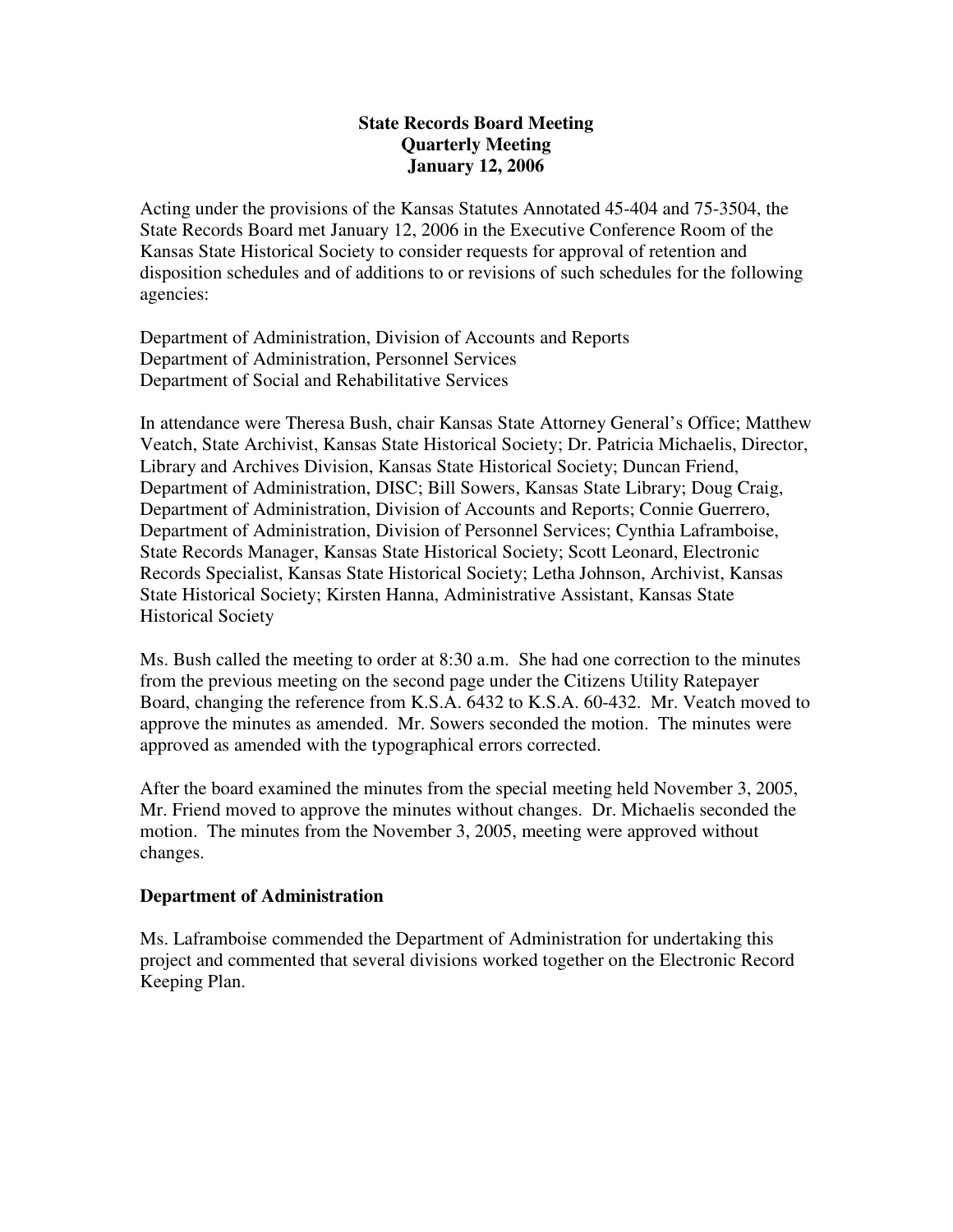## **Division of Accounts and Reports**

#### *Federal Reconciliation of Non-Federal Payroll Witholding and Related Reports*

The schedule was amended under Description to read: Documents used in the reconciliation of various Department of Administration clearing funds, some of which may include state employee information.

#### *SHaRP Paycheck Data*

This schedule entry was amended to read: Retention: 8 calendar years

## *SHaRP Electronic Reports*

This schedule entry was amended to add in the description that "some of which may contain information on individual state employees."

#### **Department of Administration Division of Personnel Services**

The board agreed to change the retention and disposition of this division to reflect the Electronic Recordkeeping Plan.

## *Delegated Authorities Agreements File*

This schedule was amended to read: Comments: Retain for 5 years after termination of agreement, then transfer to the archives for purging. The description had an extra phrase "and agencies" which needed to be eliminated.

#### *Internet Site for the Division of Personnel Services*

Mr. Veatch noted that if the Internet Site for the Division of Personnel Services record series was not addressed in the Electronic Recordkeeping Plan, copying it to CD monthly might be appropriate and this should be included in the Electronic Recordkeeping Plan. Mr. Friend said the question is does the website have record copies. Ms. Guerrero said they are required to keep all records including vacancy announcements and the agencies keep the official records. Mr. Veatch asked why the division has to keep annual records indefinitely. Dr. Michaelis said the board needed more information on records on CDs and suggested the Department of Administration create an encompassing plan for CD and suggested it could be done in the Electronic Recordkeeping Plan. Mr. Veatch said that at some point the Electronic Records Committee might need to create a recordkeeping plan template that is more generic and philosophically deals with how the agency will handle electronic records and then have specific Electronic Recordkeeping Plans for specific cases. Dr Michaelis said that general information or an annual snapshot might be a way to see how policies have evolved over time. Mr. Veatch suggested that agencies submit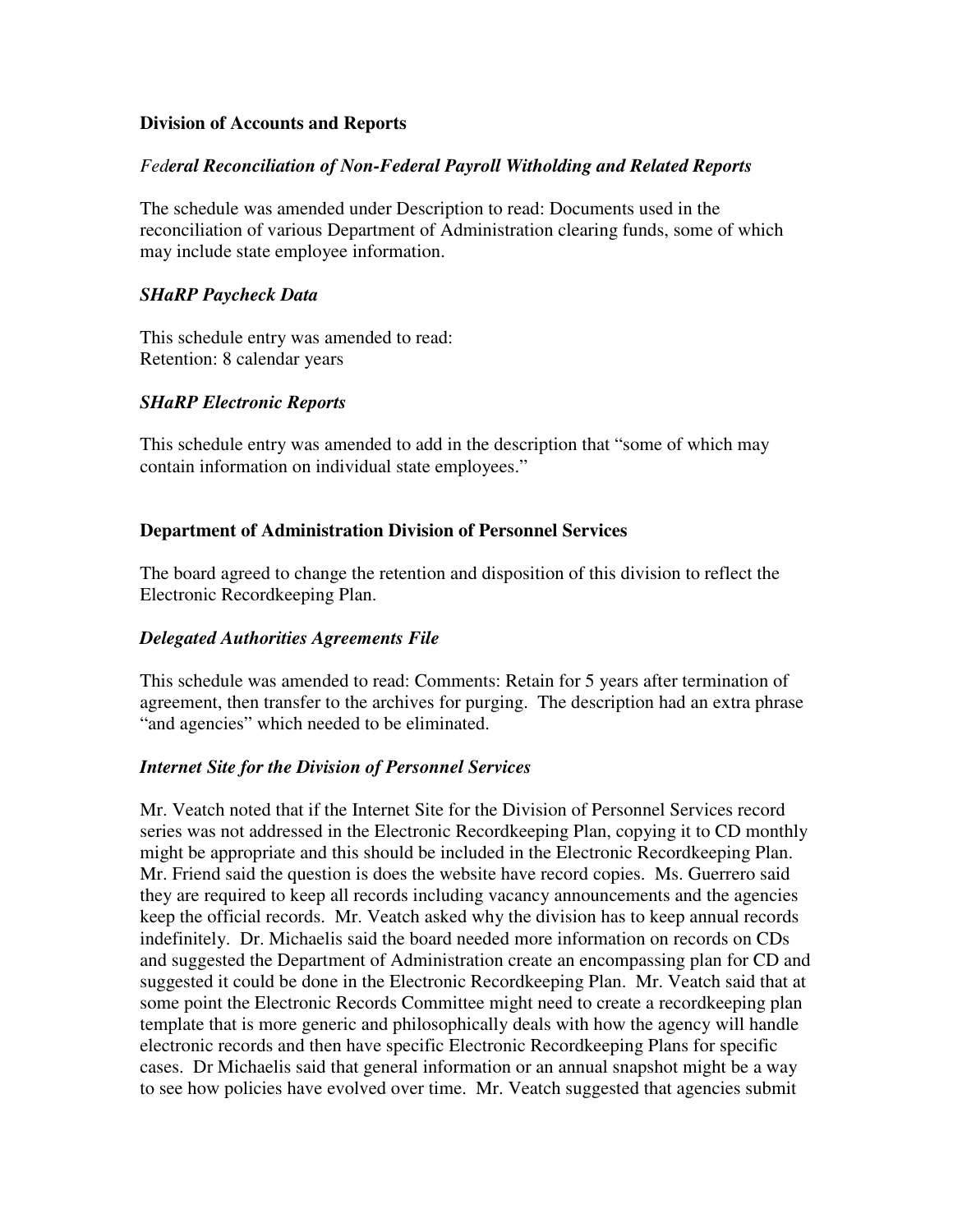the general Electronic Recordkeeping Plan annually to the state archives. Mr. Veatch moved to table the schedule entry. The series was tabled for further discussion

# *SHaRP Computer System Employee Length of Service Data*

The series was amended to read: Retention 65 years Restrictions: Portions of these records may be closed per K.S.A. 45-221(a)(4) Comments: Retain in accordance with recordkeeping plan.

## *SHaRP Computer System Employee Position Related Data*

The series was amended to read: Restrictions: Portions may be closed per K.S.A 45-221(a)(4)

## *SHaRP Computer System Employee Work History Data*

The series was amended to read:

Restrictions: Portions may be closed per K.S.A 45-221(a)(4)

The Board agreed that both series titled, respectively, ShaRP Computer System Implementation Files and ShaRP Computer System Set-Up Tables and Related Information Files be included in the narrative of the Electronic Recordkeeping Plan.

# *SHaRP Computer System Set-Up Tables and Related Information Files*

The series was amended to read:

Comments: Retain in office until superseded or no longer useful, then destroy. Disposition: Destroy

## *SHaRP Computer System State Employee Worker Compensation Data*

The series was amended to read: Retention: Permanent Amended Comments: Copy to CD.

## *Electronic Recordkeeping Plan*

Dr. Michaelis left the meeting and designated Ms. Laframboise in her place. The Electronic Records Committee questioned the archival value of burned CDs. Data that needs to be retained for more than five years could be at risk by using that particular storage media. The Kansas State Records Board would encourage departments to explore other options. KSHS would be happy to assist in determining that media. The board agreed that a letter should be written to the Secretary of Administration communicating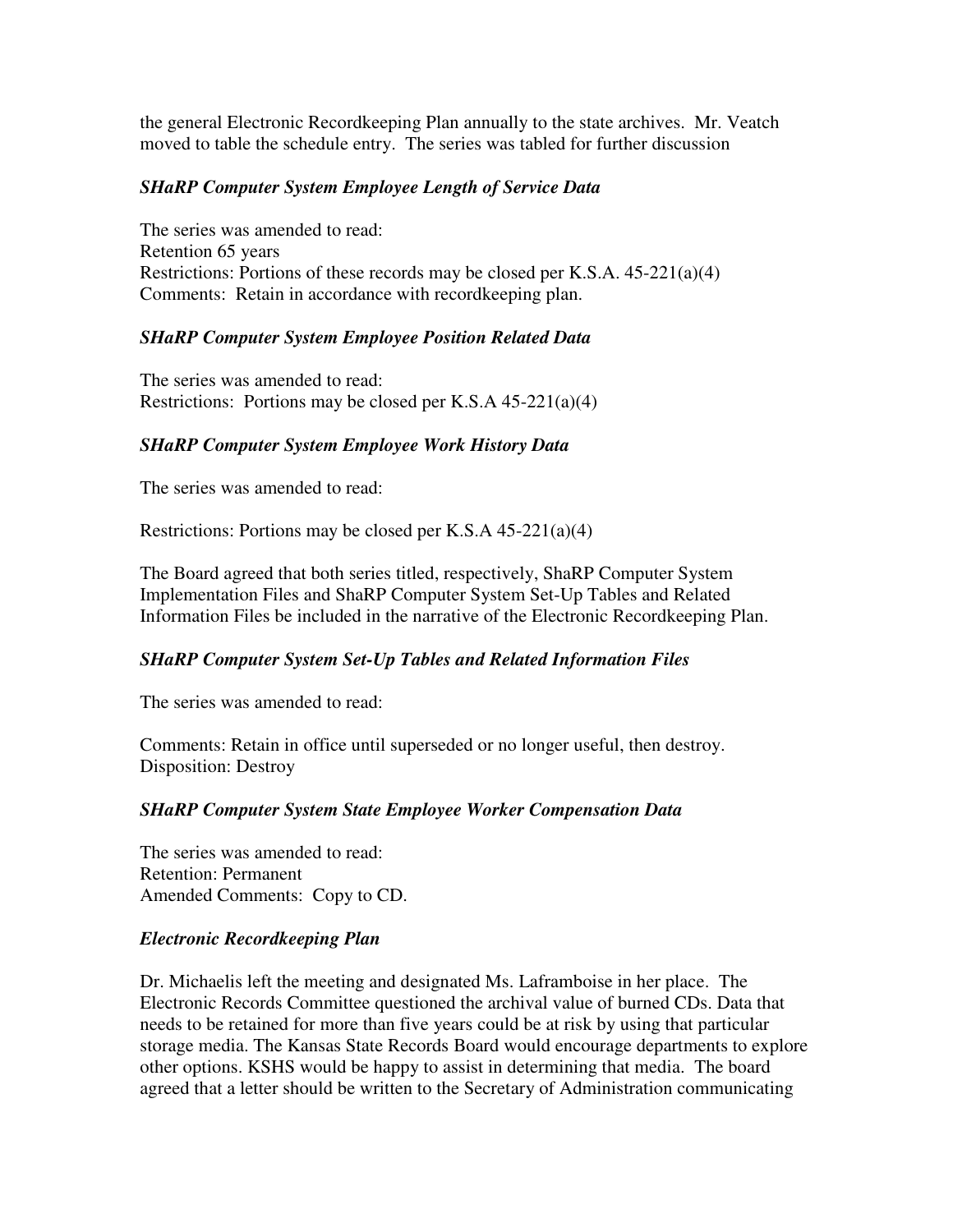these concerns. Ms. Laframboise moved that the State Archivist write the letter. Mr. Sowers seconded the motion. The motion was approved.

## *Attachment A to the ShaRP Electronic Records Plan was amended as follows:*

On page 2 of Attachment A, second entry, SHaRP Paycheck Data stored in People Soft Database: Under retention: 5 calendar years on mainframe then remove from system and transfer to CD.

On page 2 of Attachment A, third entry, Employee Data, Workers' Compensation Data: under Retention: Permanent and under Comments: After 5 calendar years then remove from system and copy to CD.

Mr. Veatch motioned that both the schedule and the Electronic Recordkeeping Plan be approved with amendments. Ms. Laframboise seconded the motion and the schedule and Electronic Recordkeeping Plan were approved.

## **Department of Social and Rehabilitation Services**

The series regarding Psychotherapy Notes was approved without amendments. Ms. Laframboise moved to approve the schedule as submitted. Mr. Sowers seconded the motion. The schedule was approved as submitted.

## **Local Retention and Disposition Schedule**

The series regarding Employee Court Ordered Witholding Files was approved without amendments. Mr. Veatch moved to approve the schedule as submitted. Ms. Laframboise seconded the motion. The schedule was approved as submitted.

# **Annual Report**

Mr. Leonard had a question regarding Board Procedures listed on page 11 and asked if there was any mention of the relationship between the State Records Board and the Electronic Records Committee. Ms. Laframboise responded that the procedures had not been updated since 1984, prior to the establishment of the Electronic Records Committee. Historical Society staff will review the procedures and present recommendation for the board to review. It was noted that the Kansas Turnpike Authority needed to be added to state agency listing as well as including the Local Government Offices in Appendix B. Mr. Veatch moved to approve and Mr. Sowers seconded the motion and the motion was approved.

The board determined the next meeting would take place April  $13<sup>th</sup>$  at 8:30 a.m. in the Executive Conference room at the Kansas State Historical Society.

The meeting was adjourned.